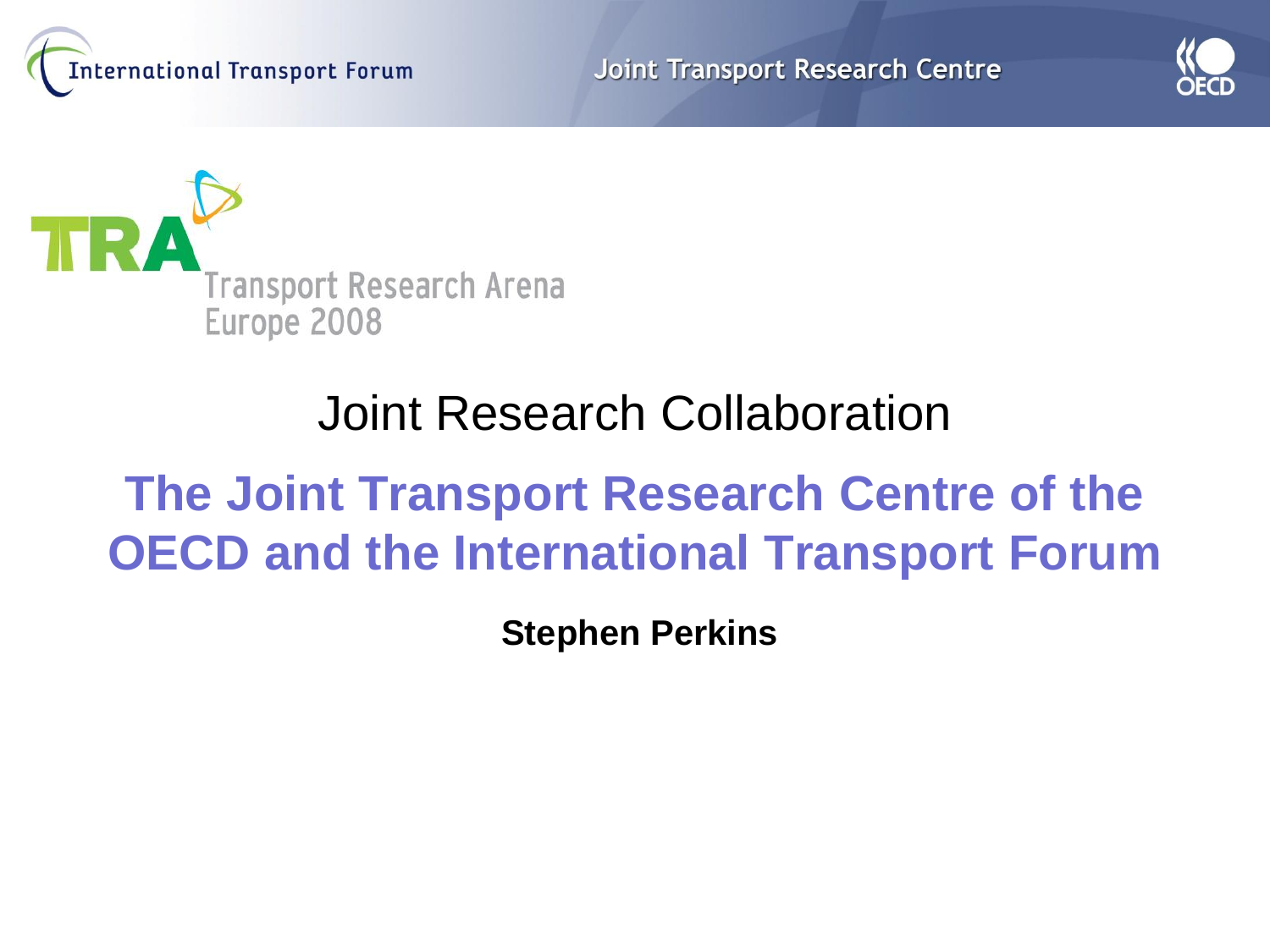



#### **Outline**

- Who we are
- Our work
- Partnerships
- Leipzig Ministerial Forum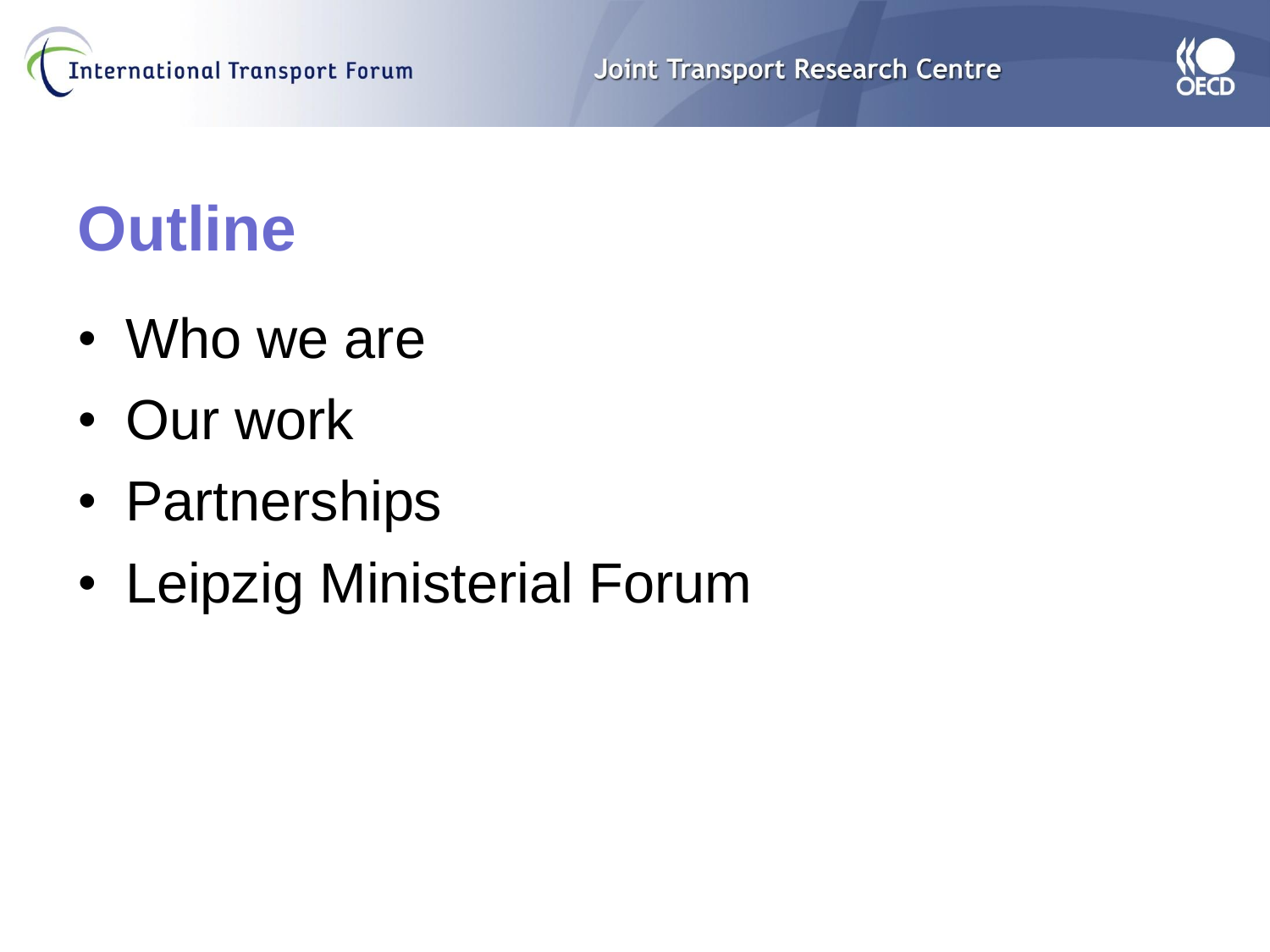



#### **What are we?**

- International Governmental Organisation – OECD
	- International Transport Forum
- JTR Committee
	- Ministries of Transport
	- Transport Research Agencies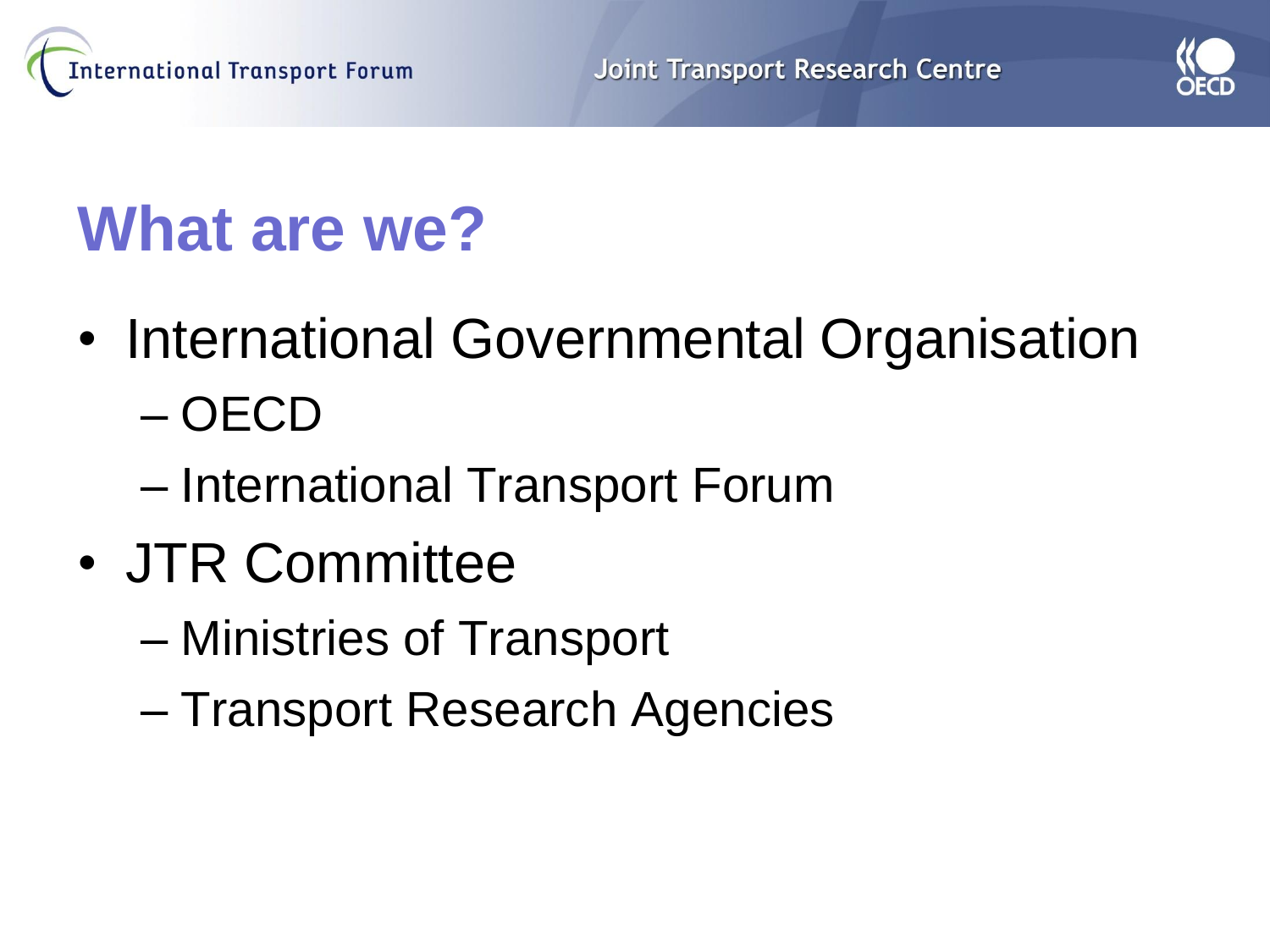



#### **Who are we?**

- JTR Committee – Chair, Richard Thivierge, Transport Canada
- Secretariat
	- Director, Jack Short
	- Centre staff 10
	- ITF 16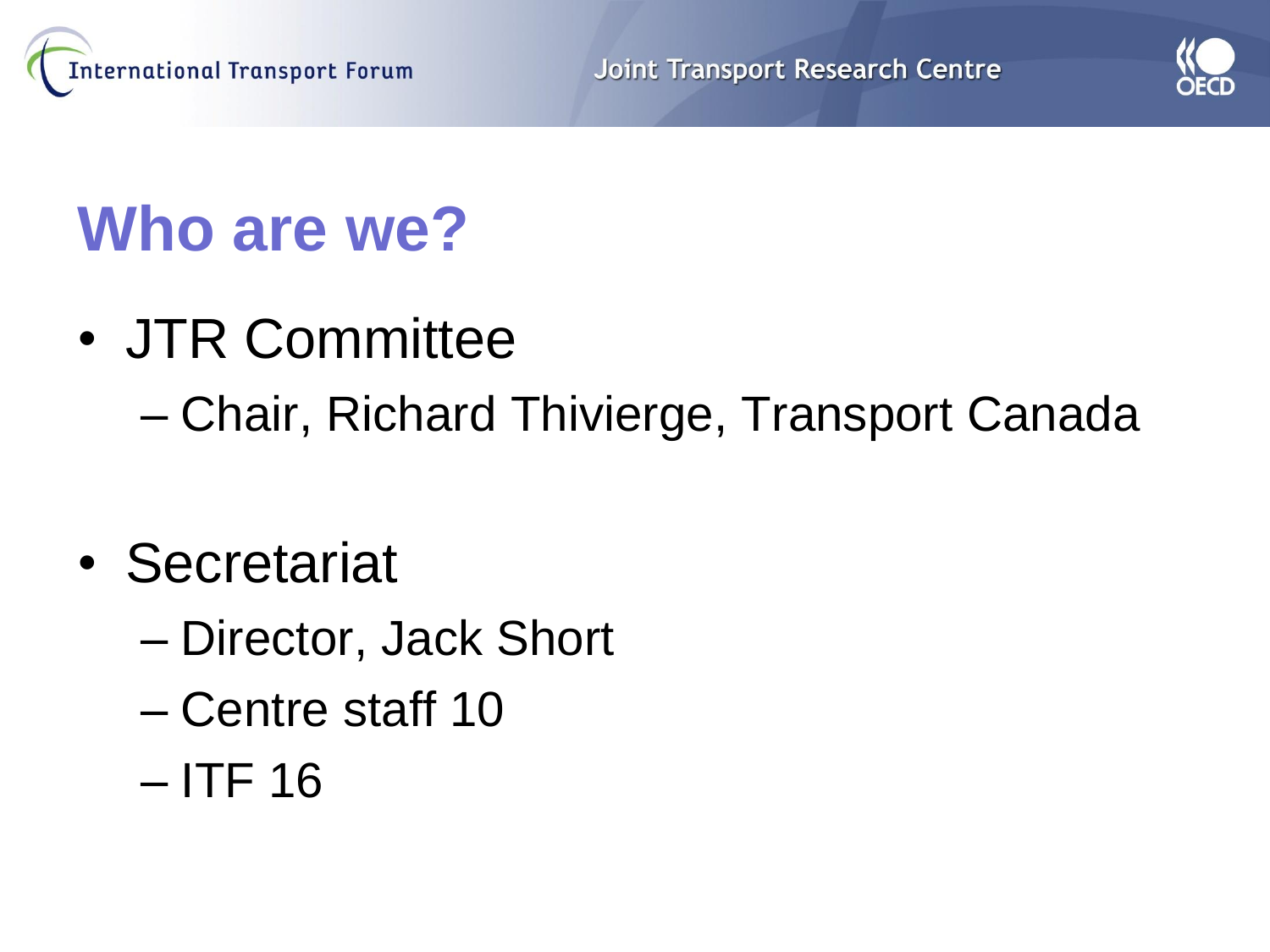



#### **Research agencies on our Committee**

- Australia, BITRE
- France, INRETS
- Germany, BASt
- Hungary, KTI
- Latvia, TTI
- Netherlands, SWOV
- Norway, TOI
- Poland, IBDIM
- Spain, CEDEX, CENIT
- Sweden, VTI
- USA, FHWA, RITA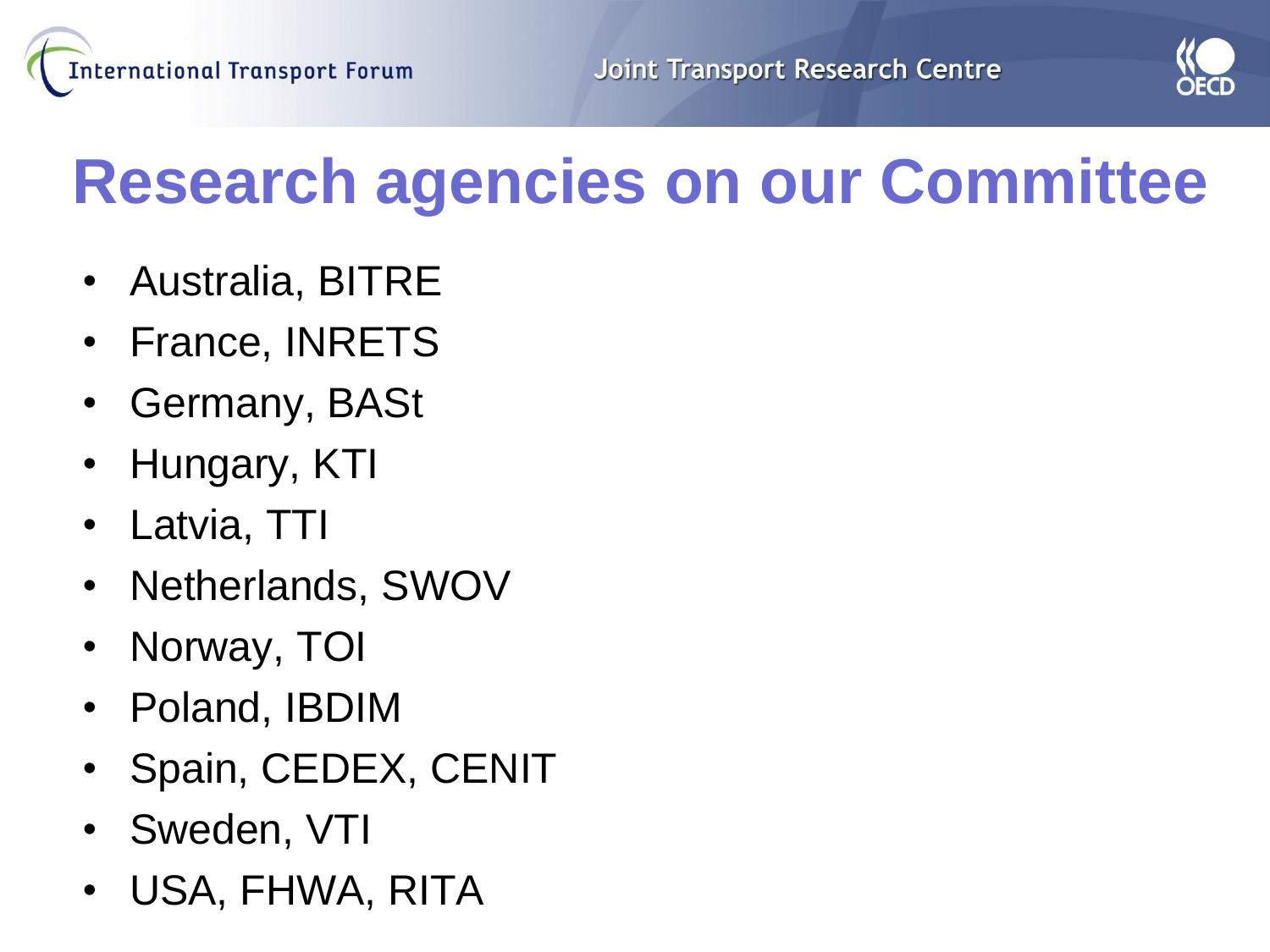



#### **Our work**

- Project selection strategic areas
	- Infrastructure + operations Safety + security
	- Globalisation + spatial Environment
- 

- Project vehicles
	- Working groups Round tables
	-
	- Statistics
	- Symposia Conferences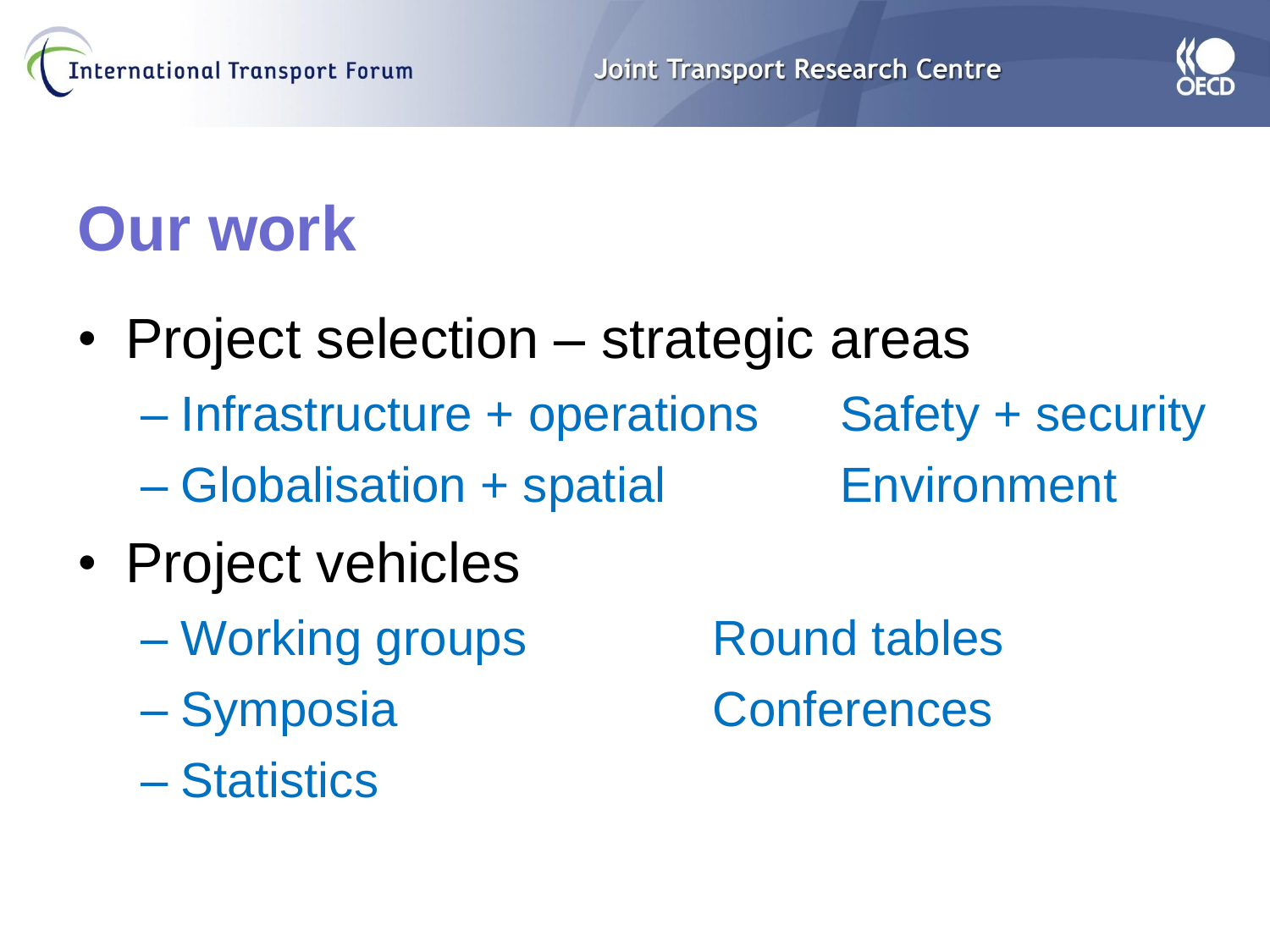



## **Symposium 2009**

- Madrid, 16-19 November 2009
- The Future for Inter-Urban Passenger Transport
	- Markets, competition and regulation
	- Co-modality
	- Innovative services
	- Environmental protection
- Palacio de Congresos, 350+ participants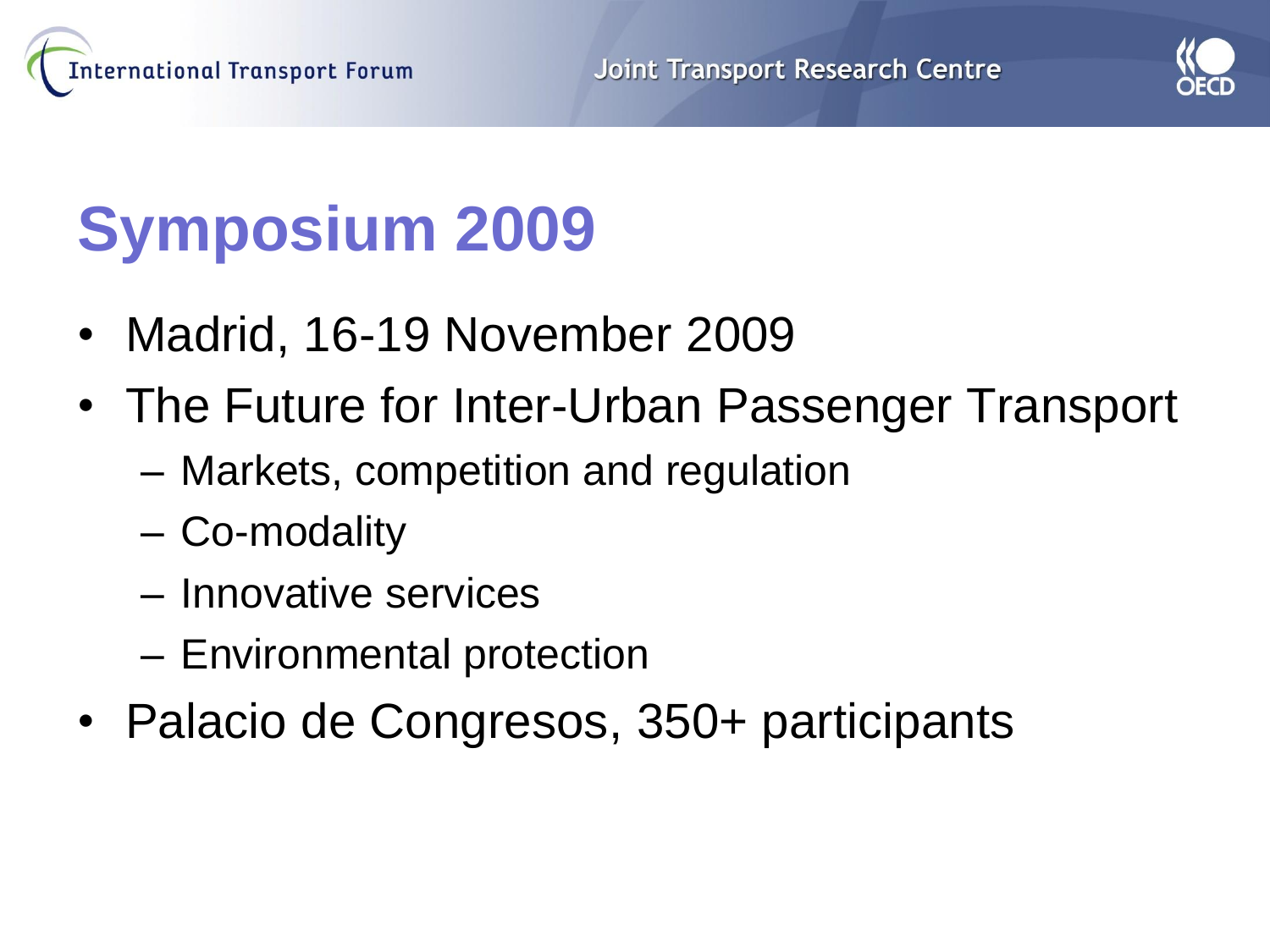



### **Round tables**

- Cost + effectiveness of emission regulations 31 Jan-1 Feb 2008
- Port competition and hinterland connections 10-11 April 2008
- Airline + airport competition 2-3 Oct 2008
- Security, risk perception + CBA 27-28 Nov 2008
- Vertical (dis)integration of transport + logistics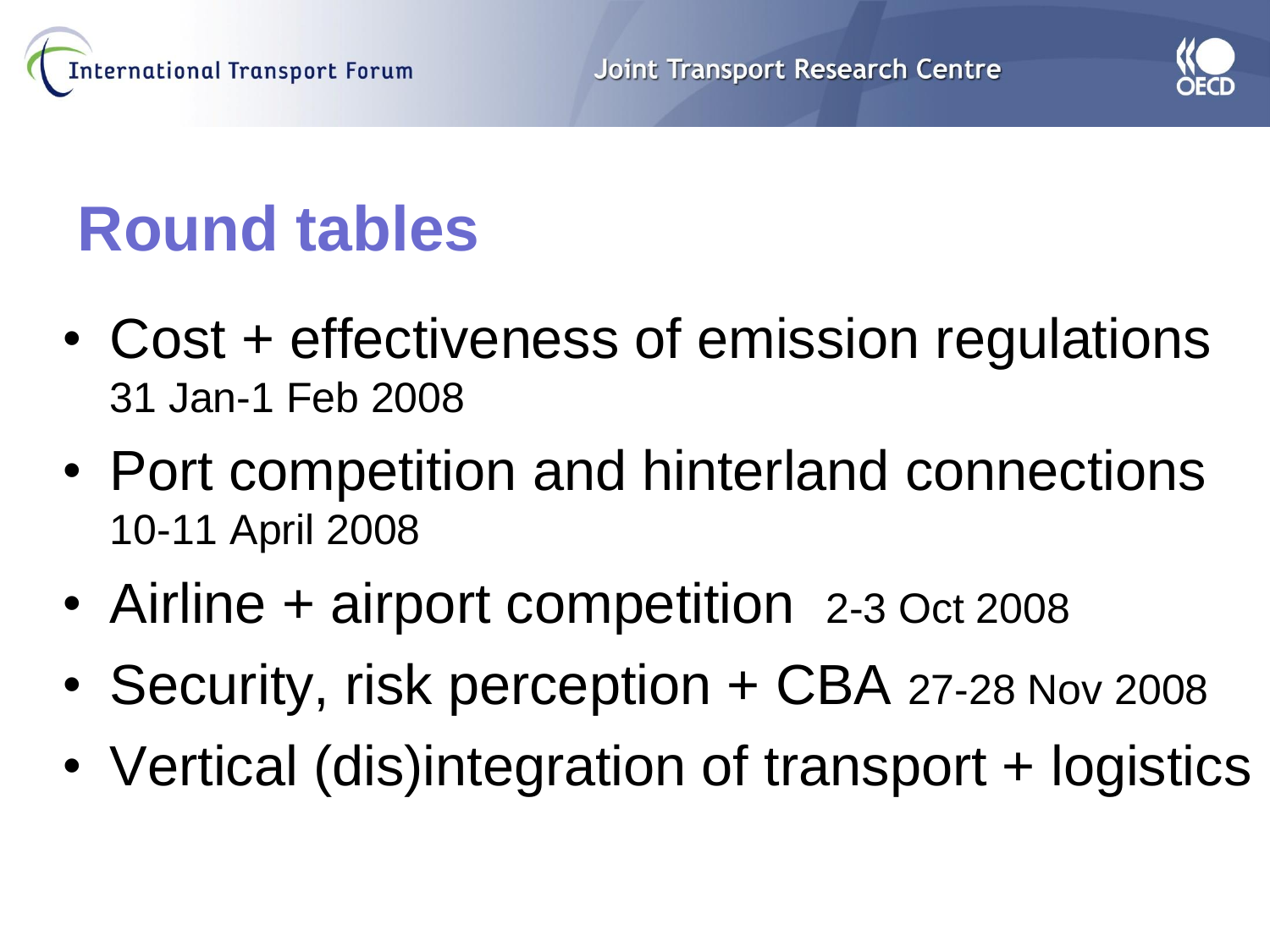



### **Recent projects**

- Transport infrastructure investment – Chair, Urban Karlstrom, VTI Sweden
- Long-life surfaces for busy roads
	- Jorgen Christensen, Danish Road Directorate
	- Testing in laboratories in 8 countries
	- Plan full scale field trials in follow-up
	- Workshop tomorrow 3pm-5pm, Room M2



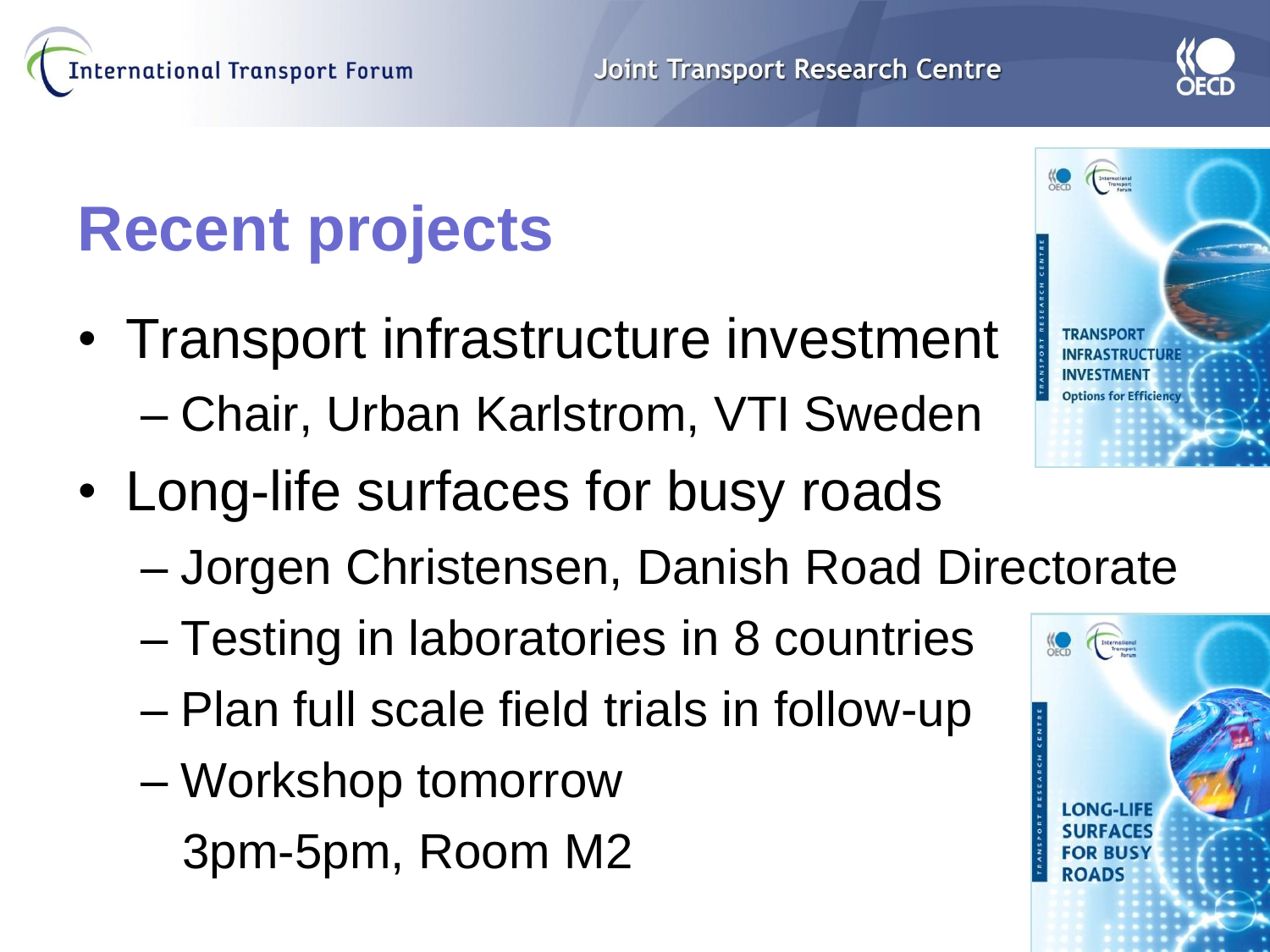



### **High level Road Safety Seminar**

- Achieving Ambitious and Realistic Targets: The Safe System Approach
	- Road safety performance
	- The safe system approach
	- Safe system building blocks
	- Mobilising political resources
	- **25-26 September 2008, Paris**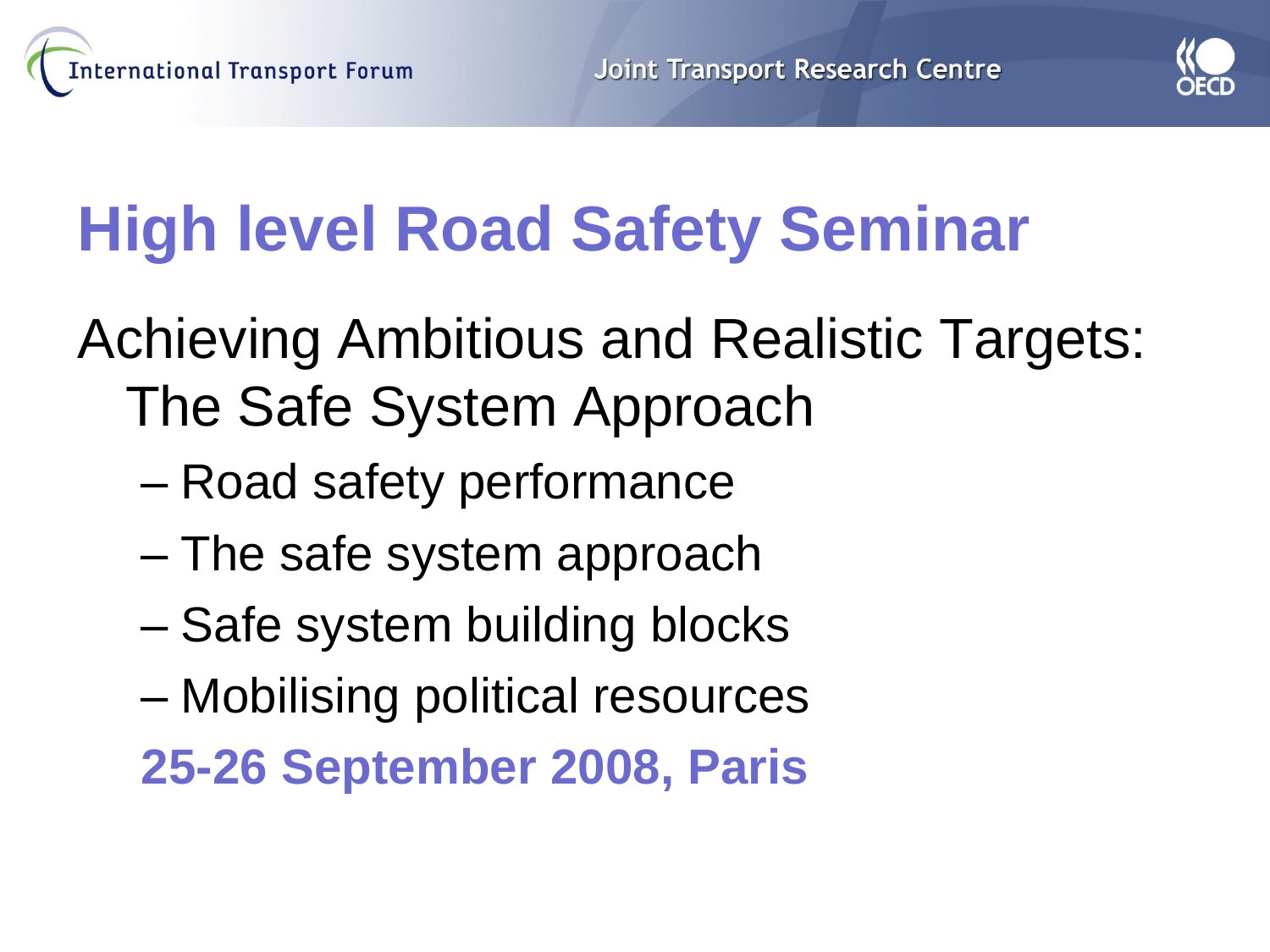



#### **Research collaboration**

- EC taxation, railways, road safety, emissions, .... DGTREN on our Management Board, EEA, COST, FP consortia - UNITE, IMPRINT NET
- SHRP II reliability, investment
- Universities Round Tables, IRTAD road safety
- World Bank road safety, railways
- UN WHO road safety
- FIA-Foundation road safety, environment
- PIARC congestion, environment
- UNECE, UNFCC, IPCC, UNEP, UNESCAP
- FEHRL, ECTRI, ERTRAC

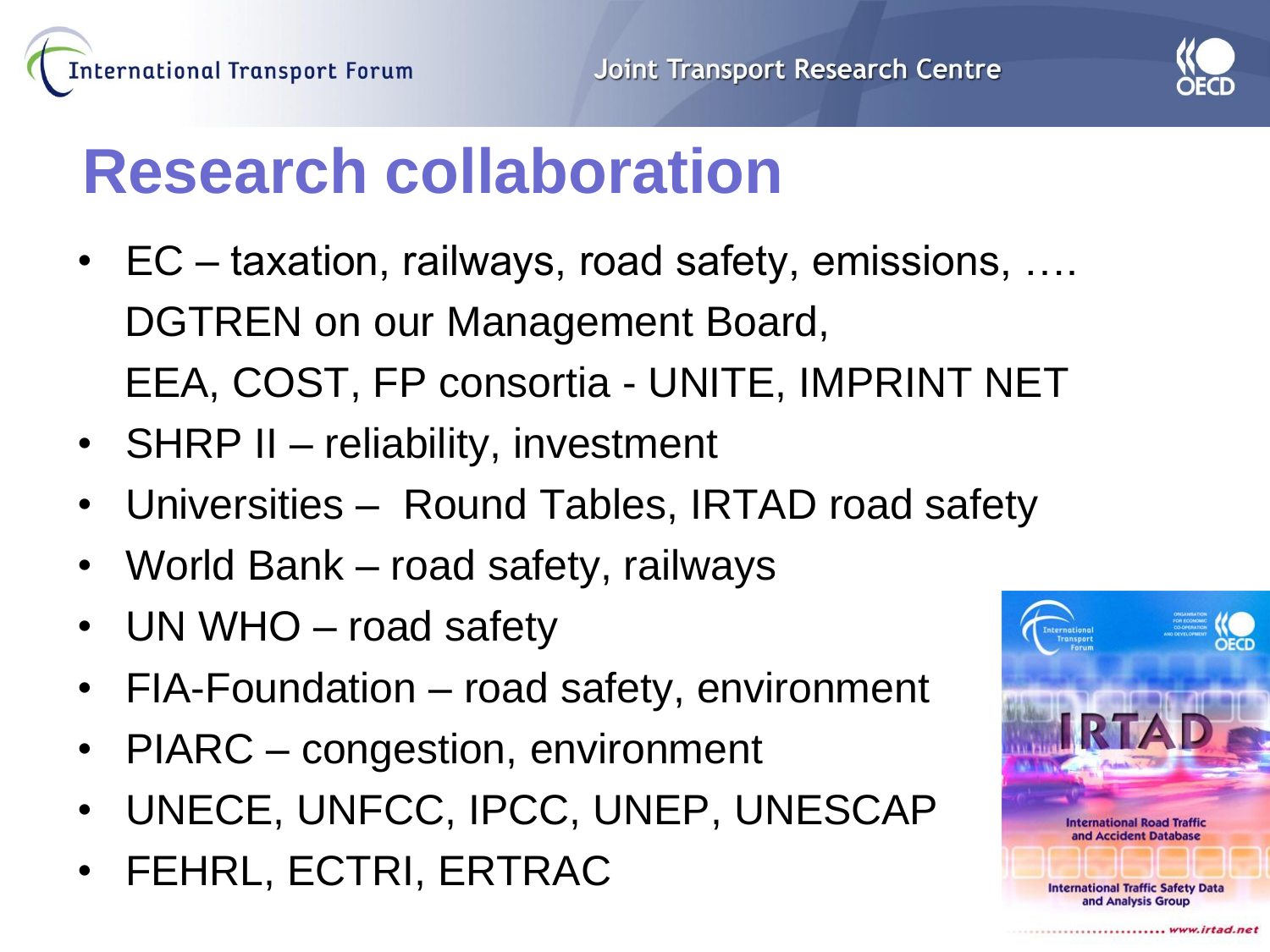

**Joint Transport Research Centre** 



# **Ministerial Forum Leipzig**

28-30 May 2008 TRANSPORT and ENERGY *The Challenge of Climate Change*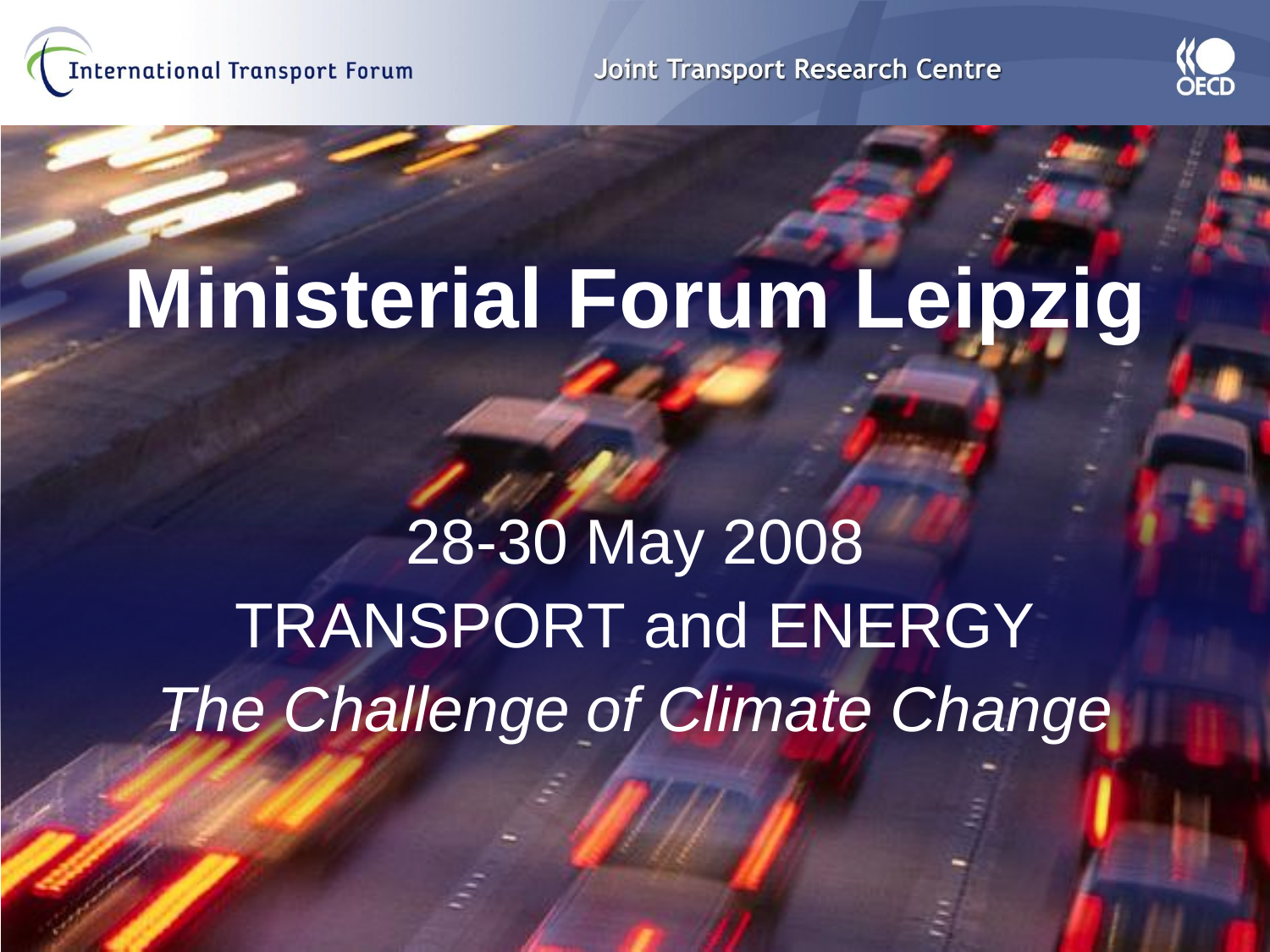



### **Forum structure**

- 28<sup>th</sup> May: Industry Research Stakeholders Day
	- Advances in vehicle technologies
	- $-$  Transport  $CO<sub>2</sub>$  emissions in emerging economies
	- $-$  Reducing  $CO<sub>2</sub>$  emissions in freight transport
	- Changing behavior in passenger transport
- 29<sup>th</sup> May: Political Day, Dialogue between Political Decision-Makers and Key Actors
- 30<sup>th</sup> May: Concluding Day, Lessons from the Forum